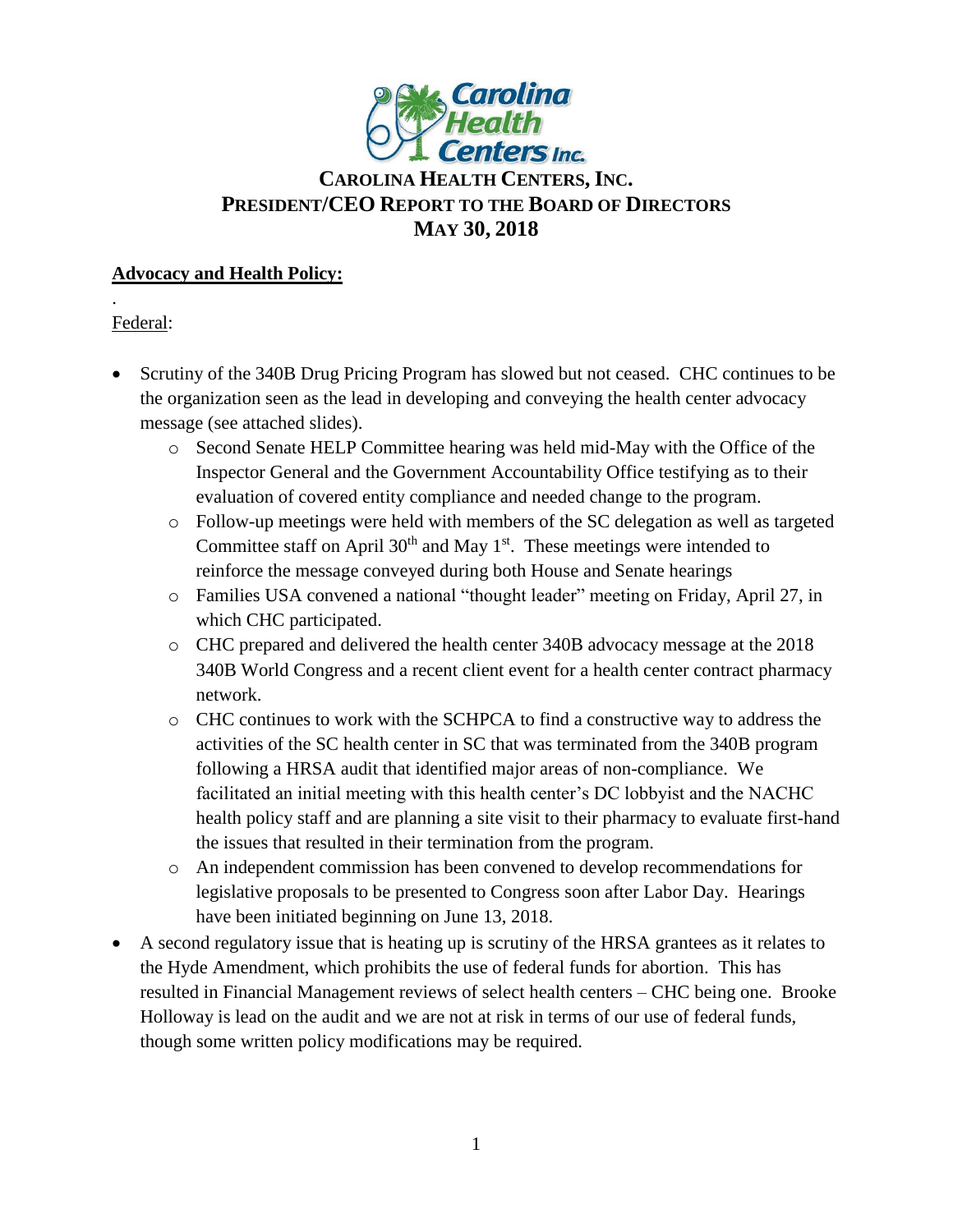State:

 Other than the \$5 million remaining in the budget for federally qualified health centers, the most notable "win" for the 2018 session of the General Assembly is the passage of the Nurse Practitioner bill, which will remove administrative barriers and increase flexibility in staffing health center sites with APRNs.

## **CHC Staff and Leadership Development Activities:**

• Dr. Vernon "Chuck" Whitley has resigned as Director of Pediatrics and voluntarily terminated his contract as a provider effective May 31, 2018. Dr. Simons and I have identified two potential candidates for the directorship from the existing pediatric medical staff and conducted interviews, both of which went very well. We are looking at a shared leadership model that would help to facilitate better integration of the two practices into one cohesive department.

## **Strategic and Operational Activities**

- Department of Pharmacy:
	- o Interview and site visit planned with PharmD graduating from a health center run pharmacy residency program. Addition of this pharmacist would enable CCP to initiate planned clinical integration with medical sites.
	- o In process of onboarding contract pharmacy services with Curant Health. A primary focus of this contract arrangement is specialty pharmacy for the target population of HIV/Aids and Hep C patients.
	- o In conjunction with a speaker engagement for their client event, I made a site visit to Atria, a health center led Third Party Administrator (TPA) for contract pharmacy services. We are evaluating the possibility of securing their services to continue expansion of our contract pharmacy arrangements. They have submitted a proposal to conduct an independent audit of our pharmacy as a first step in assessing the suitability of a partnership.
	- $\circ$  RFP for independent audit of the pharmacy has closed and we are waiting on a 4<sup>th</sup> and final proposal prior to making a final selection.
	- o Continuing to evaluate pharmacy expansion possibilities in Laurens County Paul Grogan to present preliminary data analysis...
- Department of Family Medicine:
	- o Held quarterly "rounding" meeting of GHS and CHC leadership. Topics discussed included: 10 future need to expand LC4 to additional off-campus location; 2) strategies to engage high utilizers of the emergency room; 3) the feasibility of CHC pharmacy expansion into Laurens County.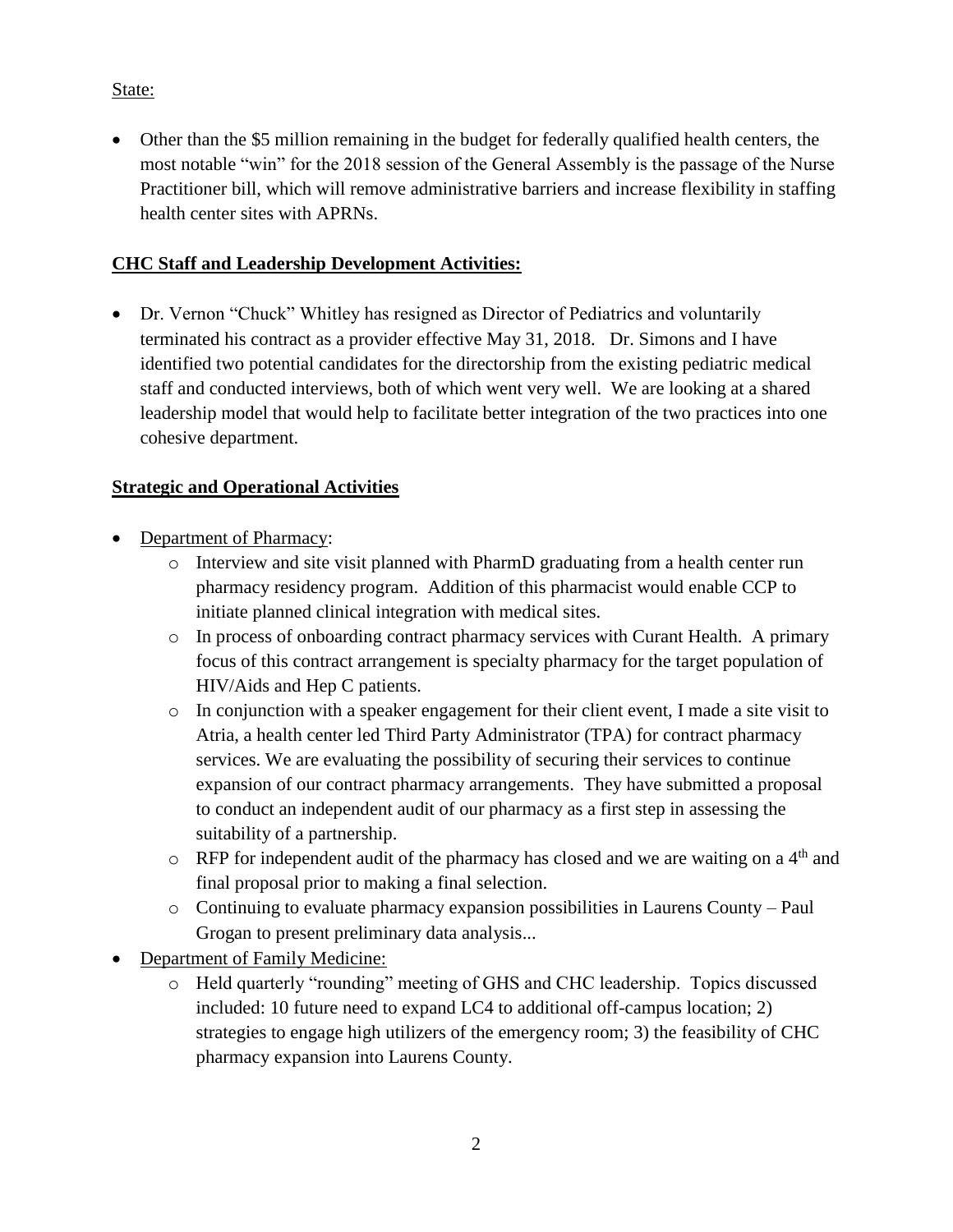- Department of Pediatrics:
	- $\circ$  In addition to coordinating the departure of Dr. Whitley, we have been in discussions with a Developmental Pediatrician with health center experience, who is interested in joining TCC with the intent to split her time 80/20 between general pediatrics and developmental pediatrics. This would add a much needed resource to our team, as the wait for an appointment for developmental pediatrics often exceeds 1 year and with Dr. Whitley's resignation, would fill an upcoming vacancy in the general pediatrics staffing. We anticipate a final decision as early as next week.
- Behavioral Health:
	- o Brooke Holloway and I had a meeting with leadership at Beckman to identify potential growth opportunities in our partnership. Areas discussed were: 1) collaboration between the pediatric psychiatrist and developmental peds (if we make that hire); shared work around peer support systems; and 3) collaboration on the SAMSHA grant addressing early identification of adolescent psychoses.
- CIMS:
	- o We have filled the position of Director of Quality and Population Health with a highly experienced individual previously employed by managed care plans. She will lead our continued efforts to coordinate and manage care in alignment with the CIMS incentive based contracts.
- Amicus:
	- o Transition to a LabCorp management agreement is complete. Amicus continued to operate with a modest positive margin and cash flow.

### **Consulting:**

- Consulting engagements completed and billed during the month: None
- Consulting engagements in process:
	- o 340B Summit for the Rhode Island and Connecticut health centers is scheduled for June 5, 2018 in Mystic CT. Fee = \$2,500.
	- o Currently working under contract with 340B Health the coordinating structure for the National 340B Coalition –to plan and organize health center specific programming for the upcoming 2018 340B Coalition Summer Conference to be heal July 19-22, 2018.
	- o 340B Summit sponsored by the Alaska Primary Care Association is scheduled for Tuesday, June 12, 2018 in Anchorage, AK. Preparatory research is ongoing.
- Consulting agreements pending: None

#### **Miscellaneous CEO Activity:**

No miscellaneous activity to report.